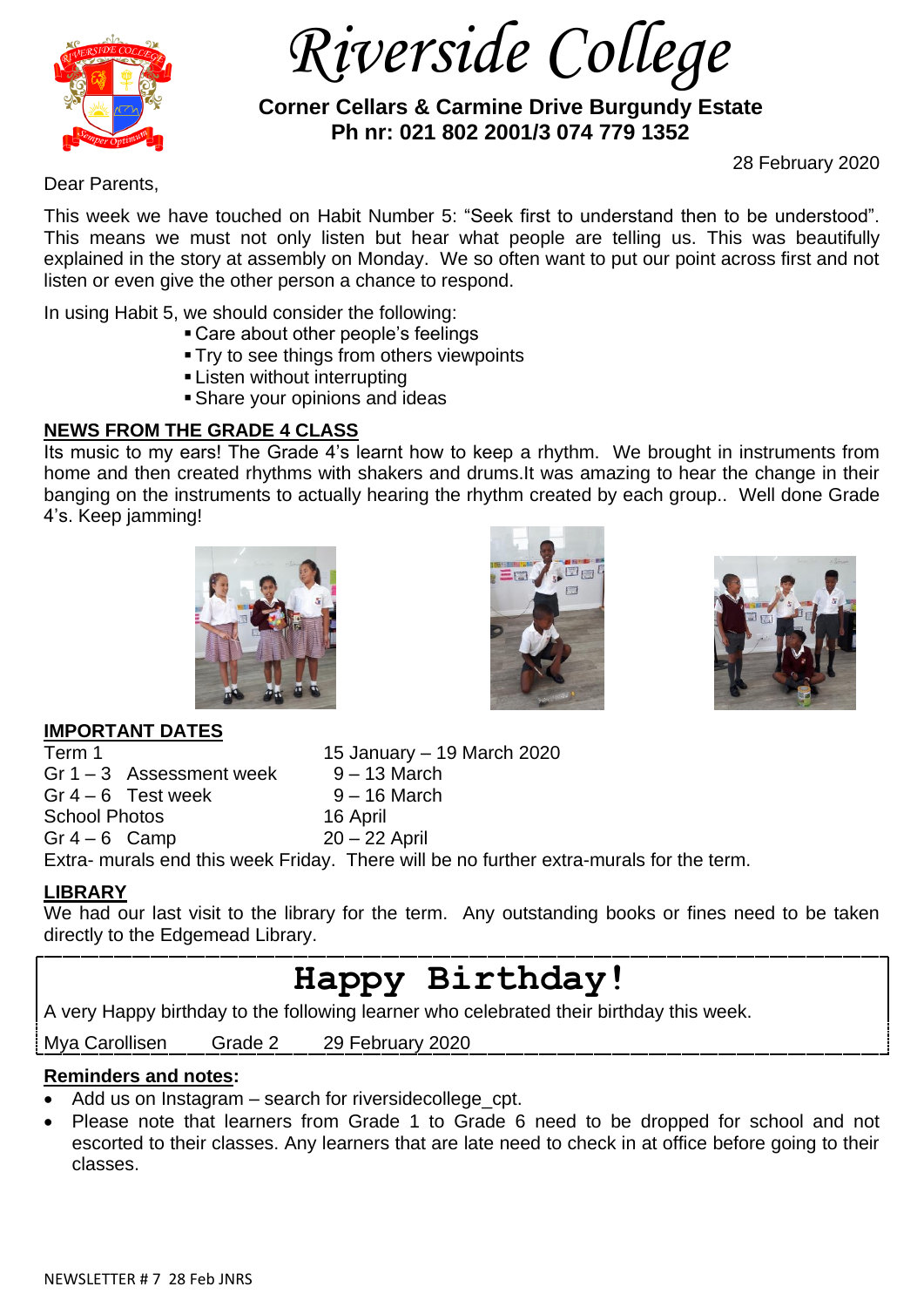

| <b>AFTERCARE WEEKLY MENU – Week 1</b> |                                     |  |  |
|---------------------------------------|-------------------------------------|--|--|
| <b>MONDAY</b>                         | Spaghetti Bolognaise                |  |  |
| <b>TUESDAY</b>                        | Beef and veggie stew with rice      |  |  |
| <b>WEDNESDAY</b>                      | Fishfingers, veggies, baked beans.  |  |  |
|                                       | Treat: fruit salad and custard/soup |  |  |
| <b>THURSDAY</b>                       | Macaroni cheese                     |  |  |
| <b>FRIDAY</b>                         | Savoury mince with veggies on rice  |  |  |

# **Pre-schoolers Gr 000-Gr R**

Planning for the week 2-6 Mar

Theme of the week: **Water** 

Please send the following: Message books daily

Please remember: A change of clothing everyday A healthy snack + water/juice NO fizzy cooldrinks or sweets What we will learn this week: Phonics: g G Math : Number 7

# **Other News**

**Quiz Evening**

Thank you to all the children and parents who attended the Quiz Evening on Friday night. It was well attended and was really entertaining to see how the competative spirit comes out in people. Thank you to all: families, friends and teachers.

# **Test Week**

A reminder that the test week is almost apon us. Please ensure that your child does study. They have been given a summary of what need revising. Remember: Habit Number 3: "Put First Things First." First work, then play. Good luck to everyone.

| <b>Date</b>         | <b>Subject</b>     |
|---------------------|--------------------|
| Monday, 09 March    | English            |
| Tuesday, 10 March   | Afrikaans          |
| Wednesday, 11 March | <b>Mathematics</b> |
| Thursday, 12 March  | <b>NST</b>         |
| Friday, 13 March    | History            |
| Monday, 16 March    | Geography          |

# **Test Timetable Grade 4-6 Term 1:**

#### **Message from our principal: Mr D Swart**

Dear parents, please remember that we do not allow cellphones at school and that you agreed to this condition when you applied for your child to attend our school.

The reasons for not allowing cell phones during the school day are varied but allow me to put this simply. The cell phone is no longer a harmless instrument used for making phone calls and reading messages…it has become a weapon in the hands of many young people who wish to inflict harm, pain and discomfort on their fellow human beings.

Even though we DO NOT allow phones at school we still hear about learners who bully one another, spread vicious rumours about one another and to be rather frank display disgusting language and hateful messages.

Please remember that you need to check your child's phone regularly to ensure that they are not been bullied and that they are not bullying someone else. Yes, we know that it is hard to believe that our precious little ones would ever do such a thing, but the only way to be sure of that is to monitor their content regularly.